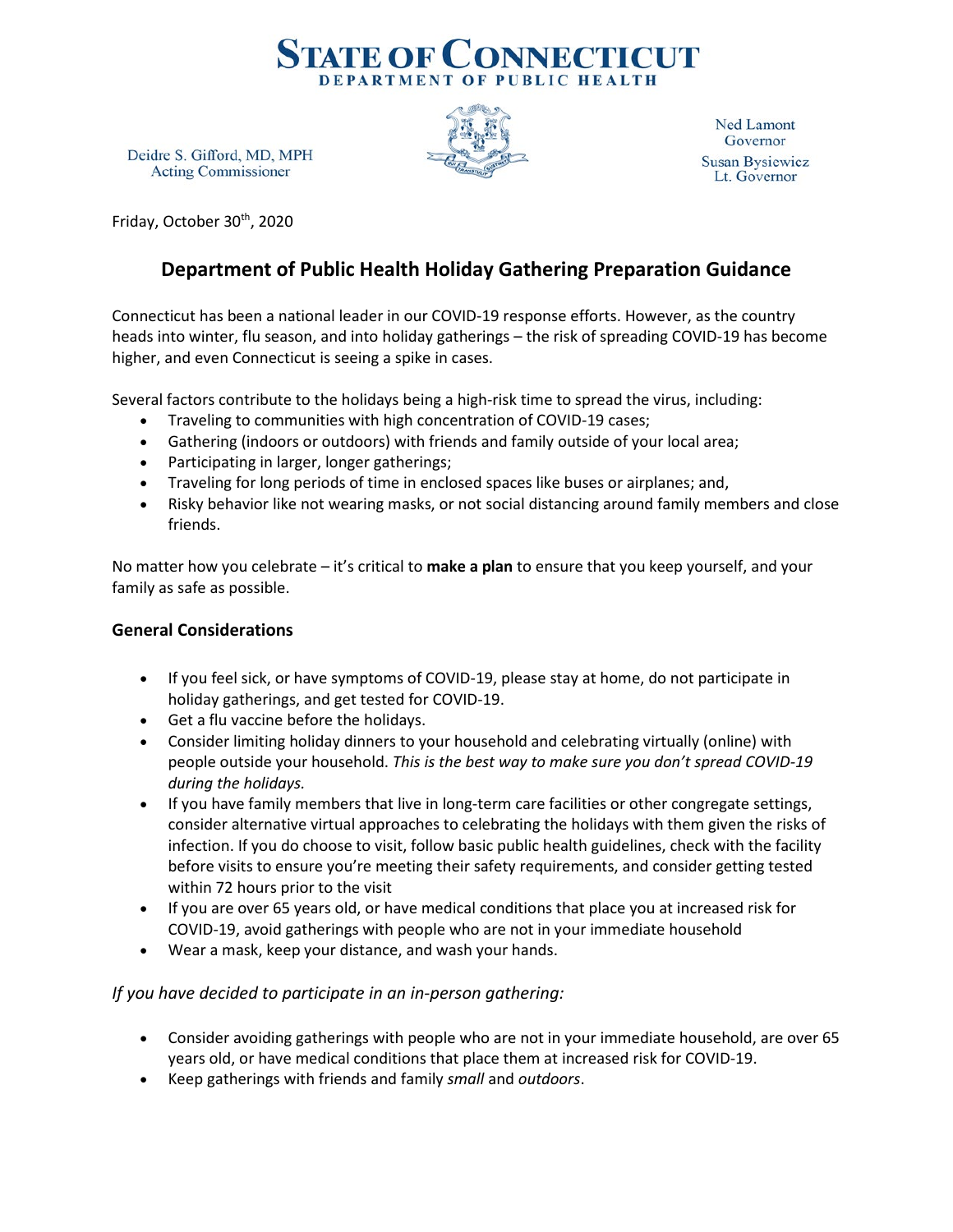- When shopping, avoid crowds. Consider shopping online, using outside pick-up, or shops and stores that thoughtfully limit and manage crowds.
- Follow state and local travel and quarantine recommendations and requirements.

# *Remember Connecticut's Travel Advisory requirements:*

• If you travel to a state covered under Connecticut's travel advisory, you are required to quarantine for 14 days or have a negative COVID-19 PCR test within 72 hours prior to arriving in Connecticut. **This will likely impact your work attendance, school attendance, or your children's school attendance after you return from holiday gatherings.**

# **Holiday Gatherings**

## *If you're the host*

If you are hosting a holiday event that includes people outside your household, consider:

- **Conduct pre-party screening:** Screen guests and ask them if they feel sick or are experiencing symptoms of COVID-19. Ask your guests to stay home if they feel sick.
- **Limit attendance:** Fewer attendees will lower the risk of spreading virus.
- **Invite only local attendees:** Guests from other regions, especially areas with high COVID-19 cases, can pose increased risks.
- **Use outdoor spaces:** Hold activities, especially meals, outdoors if you can. If this is not possible, use an indoor space that is well ventilated and allows for physical distancing. If a gathering is being held indoors, opening windows and doors or use of portable air cleaners can reduce the risk of spreading the virus.
- **Have personal protective equipment (PPE) available:** Provide masks, hand sanitizer, and tissues for guests who have not brought their own.
- **Use disposable items:** Single use plates, utensils, and to-go containers may limit the spread of COVID-19.
- **Ask for self-imposed pre-holiday social distancing:** Consider asking guests to adhere to safety principles by avoiding contact with people outside of their households for 14 days before the gathering to lower risks of virus spread.
- **Share safety guidelines:** Provide up-to-date [COVID-19 safety information](https://portal.ct.gov/Coronavirus/Health-and-Safety) to guests and share all measures you have taken to limit risks.

# *If you're a guest*

If you are attending holiday events that include people outside of your household, you may consider the following:

- **Events that use outdoor venues:** Attending gatherings held outdoors will pose a lower risk than indoor gatherings.
- **Local events:** Avoiding travel outside your community can lower infection risk.



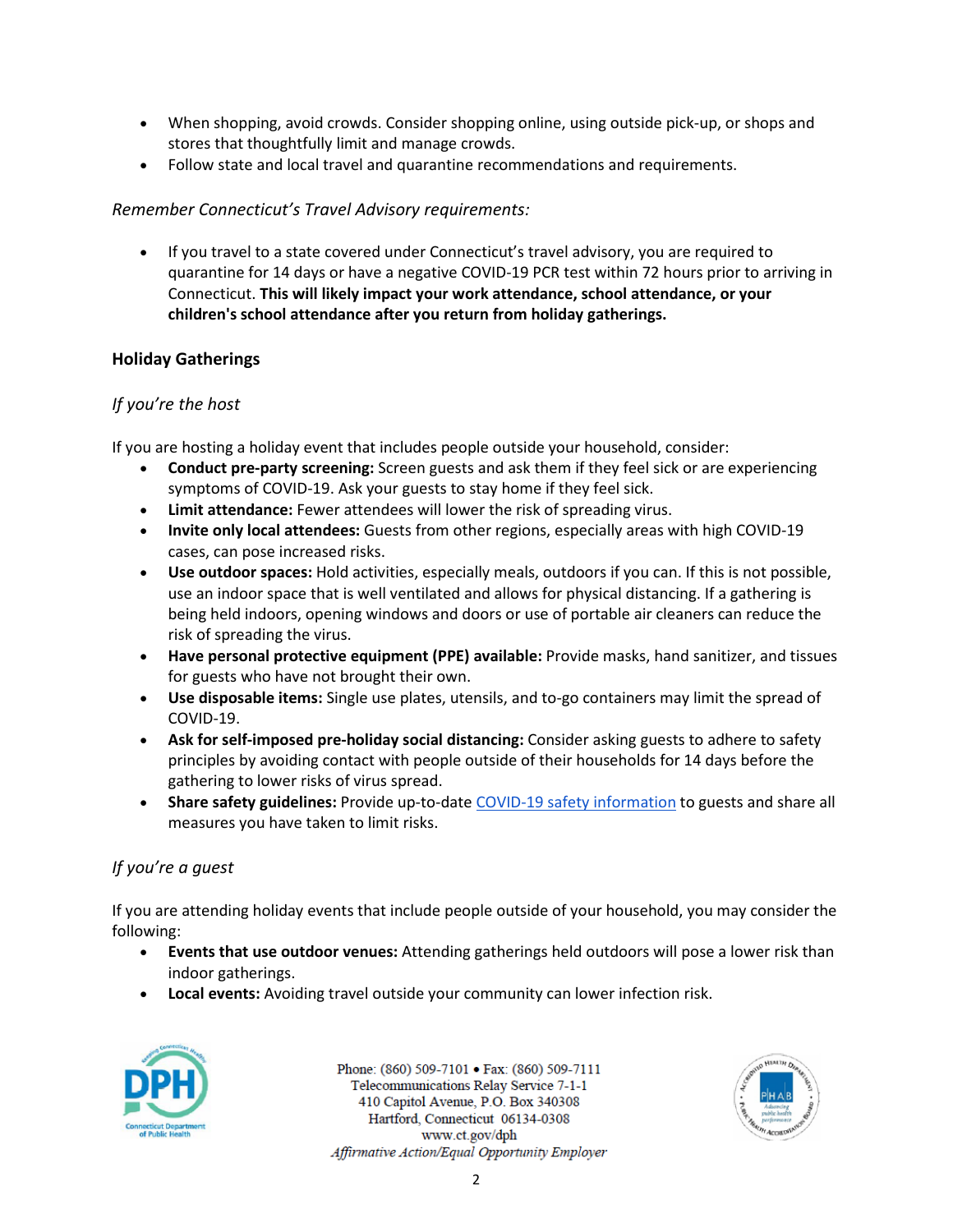- **Bring PPE:** Bring your own mask, hand sanitizer, and tissues to help you and others stay healthy.
- **Avoid shared items:** Consider bringing single use utensils and cups (or your own items).
- **Prepare with social distancing:** Consider avoiding contact with people outside your household for 14 days before the gathering to lower the risk of virus spread.
- **Safety protocols:** Ask the host about up-to-date COVID-19 safety information and protocols that have been taken to lower risks for the gathering in their area. You should also seek out this information yourself to ensure you're prepared to travel.

#### **Travel**

#### *The basics*

**Traveling is a high-risk activity. Staying at home during the holidays is the best way to keep yourself and others healthy.** If you decide to travel to locations outside of your local area, you should consider the following:

- You are required to quarantine for 14 days or to have a negative COVID-19 PCR result within 72 hours prior to arriving in Connecticut if you are coming from a state under Connecticut's travel advisory.
- Travel can increase your risk of infecting others or being infected with COVID-19.

## *Consider avoiding, or delaying travel if:*

- Your destination (including within Connecticut) has travel restrictions that apply to you, or has an increase in COVID-19 cases;
- You are experiencing any COVID-19 symptoms (for example, fever, respiratory symptoms, loss of taste or smell);
- You have been around anyone with COVID-19 in the past 14 days;
- Someone you plan to travel with is sick; or,
- You live with someone who may be at increased risk for severe illness from COVID-19 (travel may increase the risk of infection for a vulnerable person).

## *Make a plan before and after travel*

If you decide you must travel for the holidays, plan and adhere to safety guidelines to reduce risks:

- Monitor your health fo[r COVID-19 symptoms,](https://www.cdc.gov/coronavirus/2019-ncov/symptoms-testing/symptoms.html) and avoid travel if you are experiencing symptoms.
- Check the status of COVID-19 cases in your current location, at your destination, and any areas you are traveling though. COVID-19 cases and [transmission trends](https://www.covidestim.org/) can be tracked in [Connecticut](https://portal.ct.gov/Coronavirus/COVID-19-Data-Tracker) and across th[e US.](https://covid.cdc.gov/covid-data-tracker/#cases_totalcases)
- Check Connecticut [Travel Advisory restrictions,](https://portal.ct.gov/Coronavirus/travel) and th[e CDC travel recommendations](https://www.cdc.gov/coronavirus/2019-ncov/travelers/map-and-travel-notices.html#travel-1) before your trip.



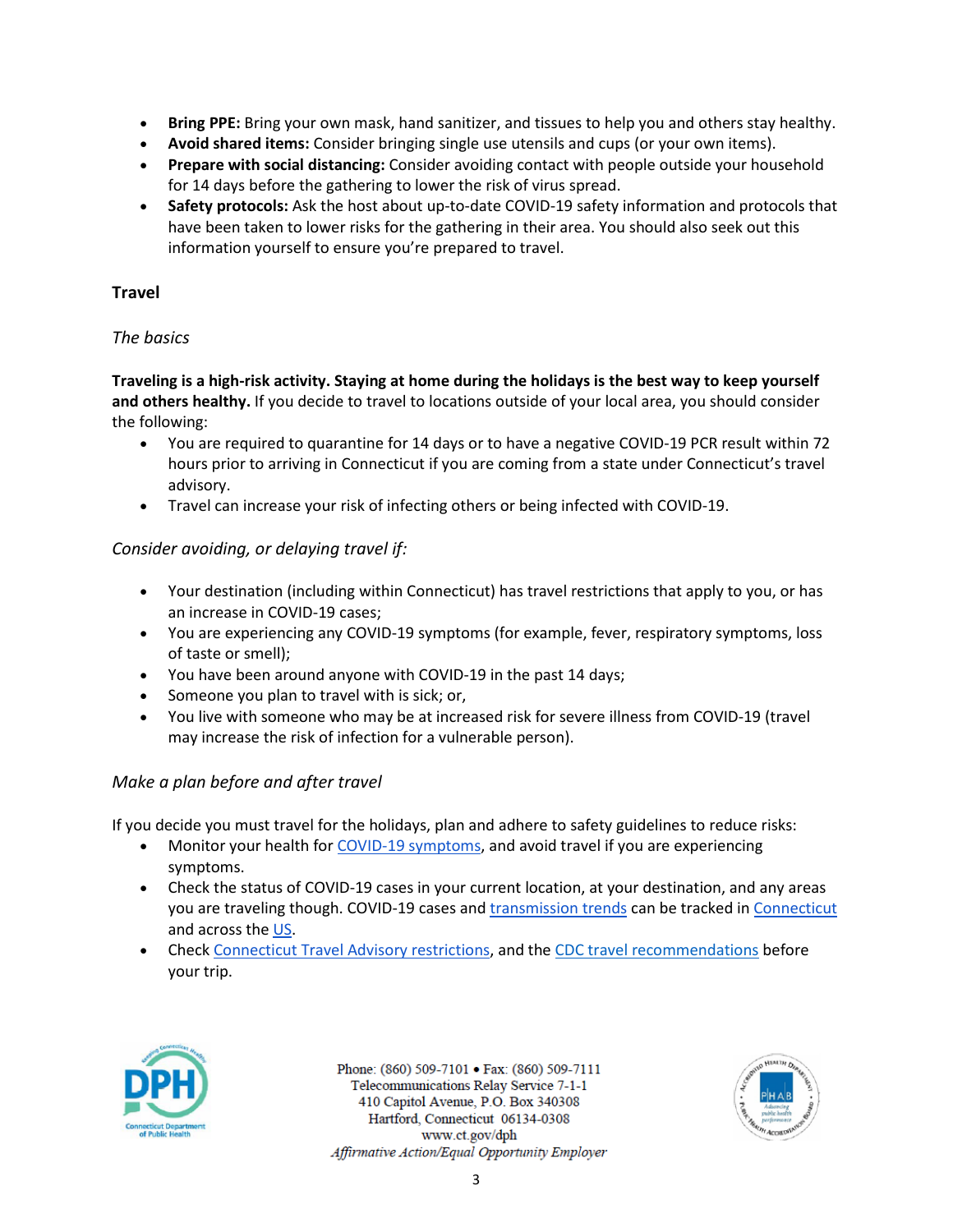• If you are traveling from an area that does not have an increase in cases or that is under a public health alert, you should still consider having a COVID-19 PCR test within 72 hours upon arrival to Connecticut, and quarantine until the test result is received. *Remember, if you believe you have been exposed to COVID-19, you should quarantine for 14 days from the day of exposure.*

# *Returning Home After a Holiday Gathering*

Take extra precautions for 14 days after returning home if you participated in high-risk activities or think you may have been in contact with a COVID-19 infected person during your holiday gathering, or travel time. You should consider the following:

- Avoid contact with people at high risk for COVID-19 infection.
- If you are returning from a state that is part of Connecticut's travel advisory, you must quarantine for 14 days, or have a negative test result within 72 hours prior to your return.
- Please consider quarantine for 14 days or receive a negative COVID-19 PCR test within 72 hours if you are traveling from a state that is not a part of Connecticut's travel advisory.
- If you test positive after your holiday gathering, contact the host of the gathering and other attendees. You should also contact your health care provider, and follow the CDC guidance about what to do if your symptoms get worse.
- Monitor your health for COVID-19 symptoms. If you develop symptoms, contact the host of the gathering and other attendees. You should also contact your health care provider and follow CDC guidance on what to do if your symptoms worsen.

## **Students**

# *Considerations for University, College, and High School Boarding Students Visiting Connecticut for the Holidays*

- Check the status of COVID-19 cases in the campus area, your destination in Connecticut, any areas through you will travel though, and travel restrictions or requirements for testing, stay-athome orders, or quarantine.
- Consider getting the flu (influenza) vaccination before traveling.
- Limit contact to people in your household, residence hall, or "pod" for 14 days before travelling.
- If you are traveling from a state that requires it under Connecticut's travel advisory, you must quarantine for 14 days upon arrival in Connecticut. You may test out this mandatory quarantine by obtaining a negative COVID-19 PCR test 72 hours prior to arrival or by having a negative test after arrival. *You must quarantine until the negative test result is received.*
- If you are traveling from an area not affected by Connecticut's travel advisory, consider taking a COVID-19 PCR test and only travel if the result is negative. Consider limiting contact to people in your household for 14 days once back in CT.
- Avoid contact with vulnerable family members for 14 days after arriving home prior to your holiday gathering.